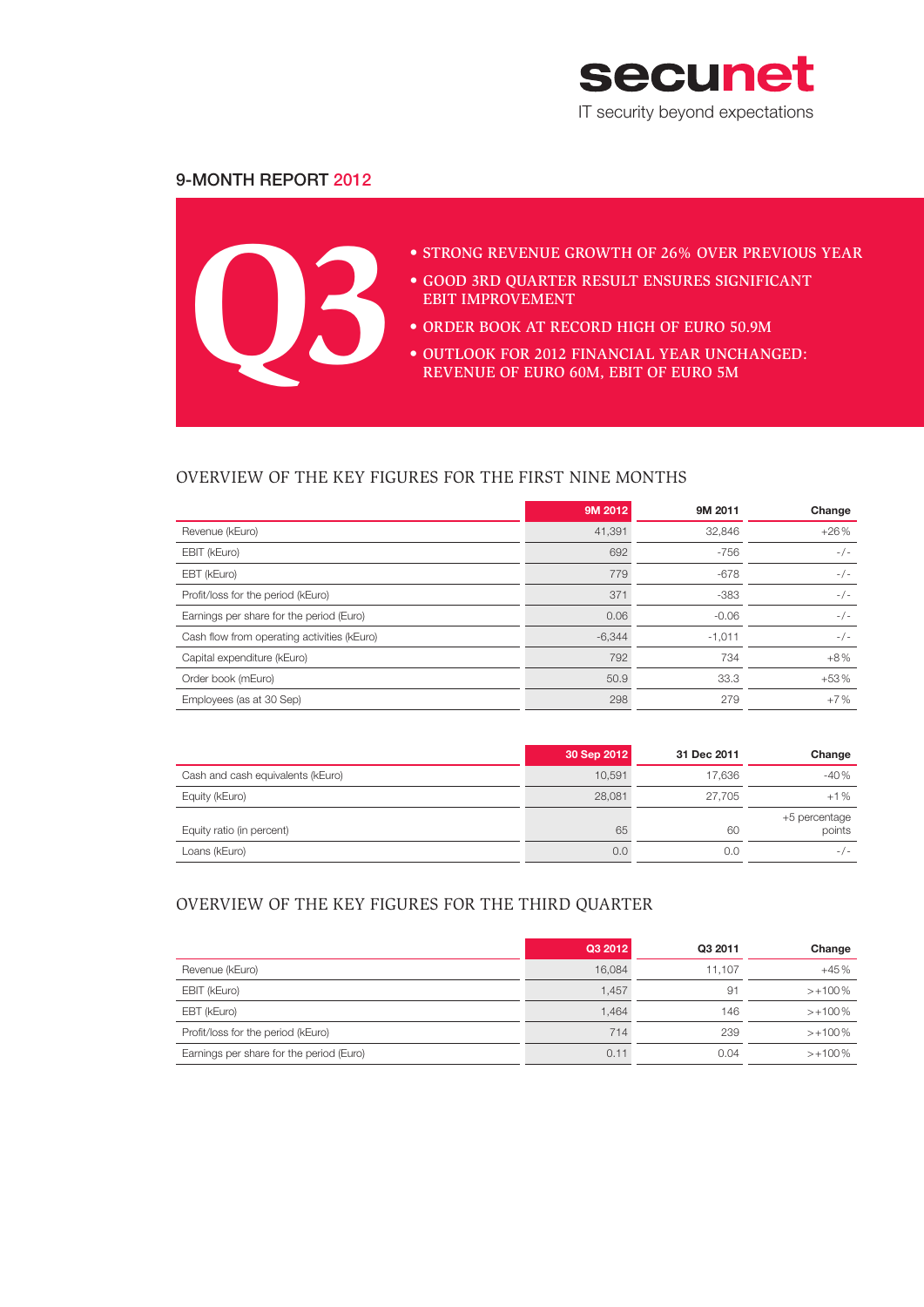# THE SECUNET SHARE

| Reuters     | YSNG.DE      |
|-------------|--------------|
| Bloomberg   | <b>YSN</b>   |
| <b>WKN</b>  | 727650       |
| <b>ISIN</b> | DE0007276503 |

|                              | 30 Sep 2012        | 30 Sep 2011      |
|------------------------------|--------------------|------------------|
| Price (Euro)                 | 10.05              | 10.80            |
| Number of shares             | 6.500.000          | 6,500,000        |
| Market capitalisation (Euro) | 65.325.000         | 70,200,000       |
| 52W high/low (Euro)          | H: $11.90/T: 9.45$ | H: 12.99/T: 8.50 |

|                              | 9M 2012 | 9M 2011 |
|------------------------------|---------|---------|
| Average daily trading volume | .400    | .778    |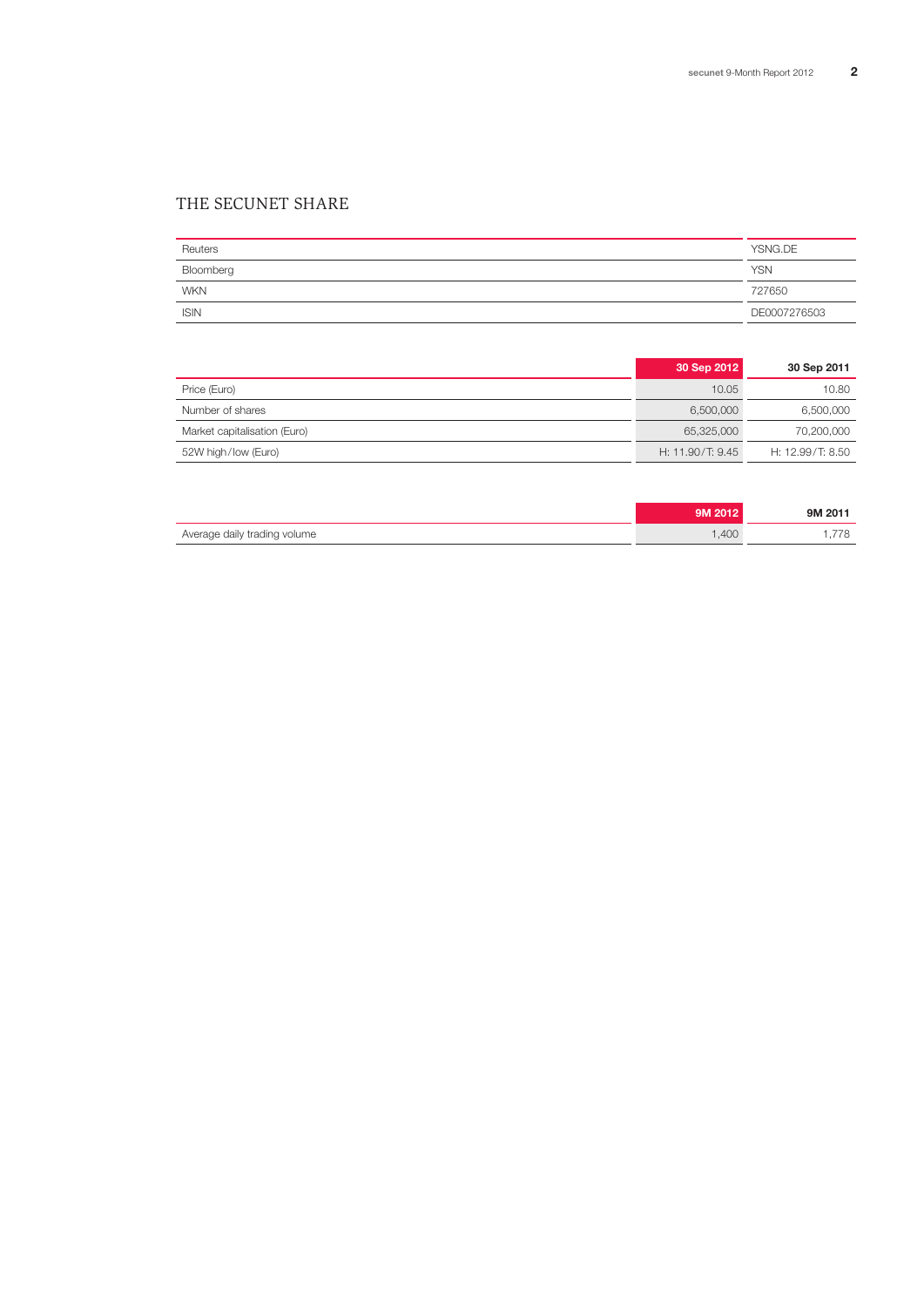# INTERIM GROUP MANAGEMENT REPORT FOR THE FIRST 9 MONTHS OF 2012

#### REVENUE PERFORMANCE

In the first nine months of 2012, the secunet Group generated revenue of Euro 41.4m. This represents a 26% increase over the same period in the previous year (Euro 32.8m).

In the 3rd quarter of 2012, the Group's revenue amounted to Euro 16.1m, equating to a 45% increase over the same quarter in the previous year.

## EARNINGS PERFORMANCE

Compared to the previous year, the earnings situation of the secunet Group significantly improved in the third quarter of 2012. Earnings before interest and taxes (EBIT) for the period from January to September 2012 amounted to Euro 0.7m, compared to Euro -0.8m in the previous year.

An EBIT of kEuro 91 in the third quarter of 2011 has increased to kEuro 1,457 in the same period of the current year.

The development of the individual cost items as influencing factors is as follows:

The cost of sales (9M-2011: Euro 27.6m, 9M-2012: Euro 34.2m) represents the main cost factor amounting to 80% of Group revenue. With an increase of 24% between 2011 and 2012, the cost of sales grew at a slightly slower pace than Group revenue. The cost of sales is primarily made up of personnel costs (productive areas of development and consulting) and material costs (for hardware deliveries). The increased cost of sales is greatly influenced by expenditure for purchased services: The high level of capacity utilisation necessitated the procurement of third-party services. Higher unplanned additional project expenses of Euro 1.0m also pushed up the cost of sales.

Selling expenses rose 10% in the first nine months, from Euro 3.8m to Euro 4.2m. This increase is primarily driven by the rise in personnel costs, not least as a result of the Group's personnel growth.

In the period from January to September 2012, general administrative costs amounted to Euro 2.3m, representing a 3% increase from the previous year's value of Euro 2.2m.

The financial result rose from kEuro 78 in the first nine months of 2011 to kEuro 87 in the same period of the current year. In the previous year, the formation of deferred tax assets resulting from the negative result caused a positive effect of Euro 0.3m on the taxes. However, in the period from January to September 2012, a fiscal burden totalling Euro 0.4m arose due to the creation of deferred tax liabilities. The result for the period rose from Euro -0.4m in the previous year to Euro +0.4m in the first nine months of 2012. Earnings per share increased accordingly from Euro -0.06 to Euro +0.06.

## SEGMENT REPORTING

The organisation of secunet Security Networks AG is based on the target groups served by the individual divisions:

The "Public Sector" business division primarily supplies public sector consumers at home and abroad. With earnings of Euro 31.1m in the first nine months of 2012 (previous year: Euro 26.7m) this division accounted for 76% of the Group's total revenue, of which 44 percentage points or Euro 18.0m are attributable to the High Security business unit (*SINA* product family). The resulting 29% increase in revenue from the previous year's value of Euro 14.0m exceeds the Group average. Based on the significant impact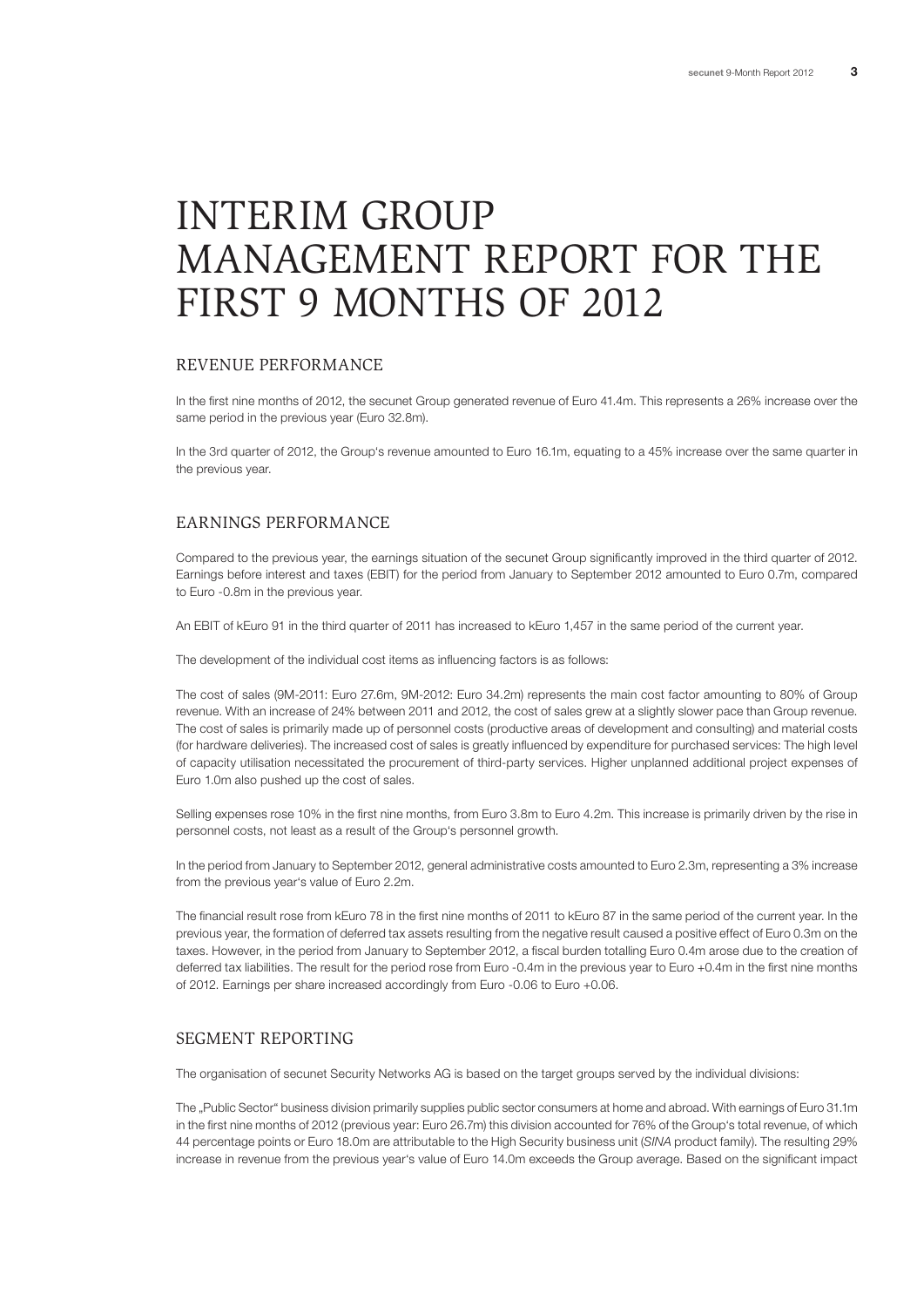of the cost of sales – the additional project expenses mentioned above mainly affected this business unit – and due to high distribution costs, the High Security business unit made a negative contribution of Euro -2.0m to the Group's EBIT (previous year: Euro -2.6m).

The Government business unit, which advises authorities in matters of IT security, earned Euro 13.1m in the first nine months of 2012, thus accounting for 32% of the secunet Group's revenue. Compared to the previous year (Euro 12.7m), revenue in this business unit has increased by 3% in the first nine months. The Government business unit made a positive contribution to the Group's EBIT with Euro 2.0m (previous year: Euro 1.5m).

The "Private Sector" division, which supplies business customers with IT security solutions, accounts for 24% of the secunet Group revenue.

The Business Security business unit, which provides companies with a wide range of IT security services and products, accounts for 20% of Group turnover (Euro 8.4m), thus representing the largest share in the "Private Sector" division. In the period from January to September 2012, revenue in this business unit rose by 91% or Euro 4.0m over the previous year. This extremely strong growth is attributable a number of major projects, which ensure very good utilisation of the Business Security business unit. The majority of these major projects are commissioned by Giesecke & Devrient. This business unit also made a positive contribution to the Group's EBIT in the amount of Euro 1.3m (previous year: Euro 0.1m).

The Automotive Security business unit, which is also part of the "Private Sector" business division and reported under "other segments", contributed 4% to Group revenue. The contribution to the Group EBIT is negative, in the amount of Euro -0.6m (previous year: Euro -0.8m).

#### ORDER BOOK

On 30 September 2012, the order book of secunet Security Networks AG reached a historical record high of Euro 50.9m, a fact that can mainly be attributed to large orders. The major orders are distributed across the business units relative to their contribution to Group revenue. The very high order book will continue to ensure high capacity utilisation and corresponding revenue growth.

## FINANCIAL POSITION and Net ASSETS

The balance sheet of secunet Security Networks AG revealed the following changes compared with the figures as at 31 December 2011:

- The level of cash and cash equivalents has fallen by Euro 7.0m.
- Due to the excellent revenue situation, trade receivables rose by Euro 1.9m
- Inventories rose by Euro 1.6m for the same reason.
- Income tax receivables rose by Euro 1.3m due to tax prepayments.
- Liabilities are down Euro 3m.
- • Deferred tax liabilities rose by Euro 0.4m, which is attributable to the difference between the IFRS and HGB results based on the application of the POC method.

secunet has not taken out any loans and therefore has a debt/equity ratio of 0%.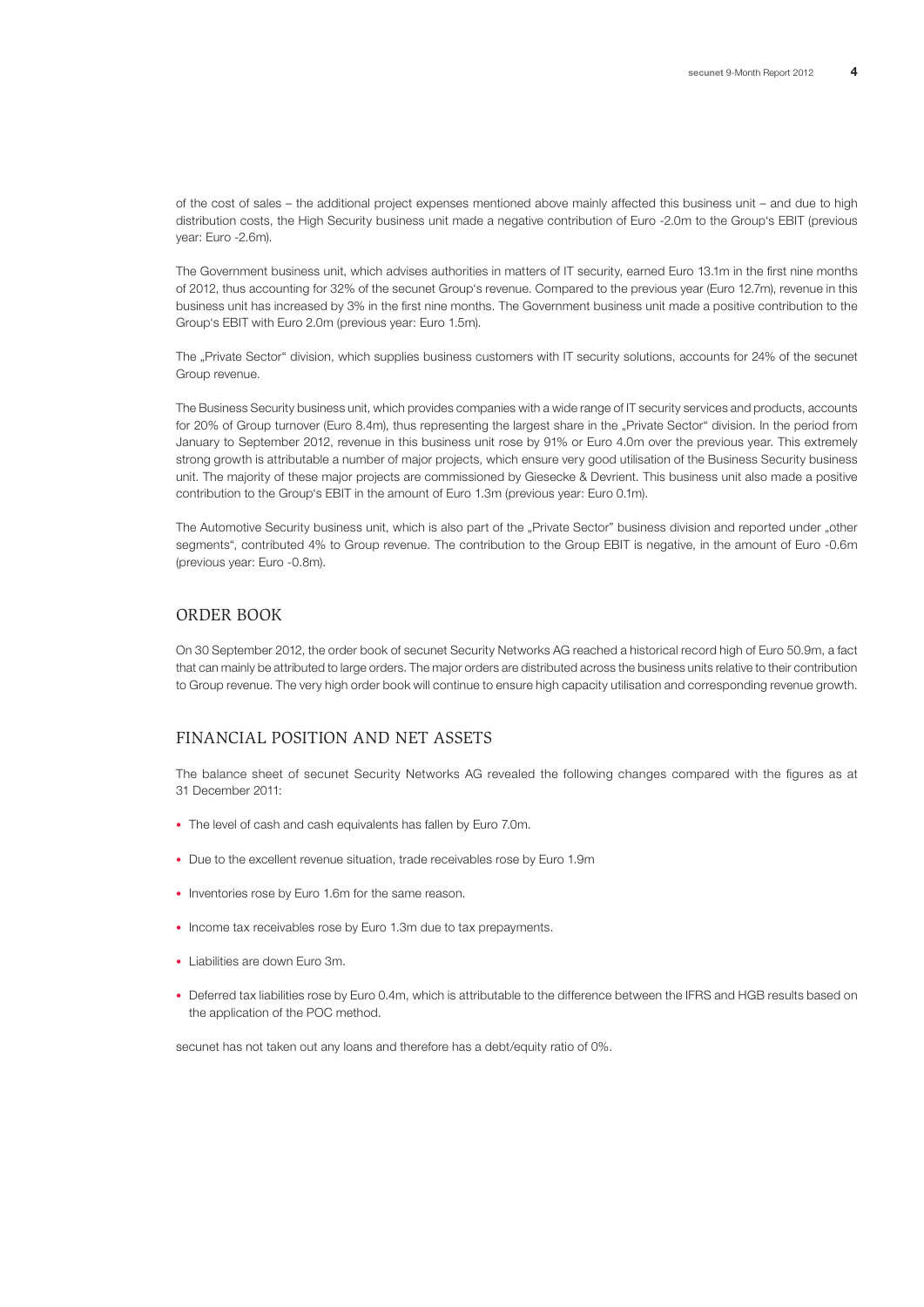#### CASH FLOW

In the first nine months of 2012, cash outflow from operating activities totalled Euro -6.3m, compared to Euro -1.0m in the same period of 2011. This Euro 5.3m increase in negative cash flow is largely attributable to the following factors:

- • In the period from January to September 2012, receivables totalling Euro 2.8m were accrued, compared to Euro 7.2m in the same period of the previous year (difference: Euro -10.0m). The high figure for receivables was caused by the long accounting periods for major projects.
- This effect was not only compensated by the higher operating result (Euro 0.8m compared to Euro -0.7m in 2011 difference: Euro +1.5m),
- but also by lower payouts for the reduction of liabilities (9M-2011: Euro 5.0m, 9M-2012: Euro 3.8m difference: Euro +1.2m).
- • Allocations to provisions in the first nine months of 2012 (Euro 0.3m) following the reduction of provisions in the same period of 2011 (Euro 1.6m) also had a positive cash flow effect (difference: Euro +1.9m).

#### INVESTMENTS

Capital expenditure of secunet Security Networks AG is focused on the procurement and replacement of hardware, software and other business equipment. After kEuro 734 in the first nine months of 2011, investments in the same period of 2012 remained relatively stable at kEuro 792.

# EMPLOYEES

As at 30 September 2012, the number of secunet Group employees was 298, representing an increase of 19 employees or 7% over the previous year. New personnel were primarily hired in the productive areas of consulting and development, as well as sales.

## OPPORTUNITIES AND RISKS

Since the end of the 2011 financial year there has been no change in the principal opportunities and risks as described in the Annual Report for 2011.

## OUTLOOK

Based on current business performance and estimates for the remaining months of 2012, the Management Board is maintaining its forecast for this year: Group revenue of approximately Euro 60m and EBIT of approximately Euro 5m are anticipated.

This 9-Month Report contains statements regarding the future performance of secunet Security Networks AG and economic and political developments. These statements are opinions that we have formed based on the information currently available to us. Should the assumptions on which these statements are based not be applicable or should further risks arise, the actual results may deviate from the results currently expected. We cannot therefore offer any guarantee as to the accuracy of these statements.

Essen, 6 November 2012

Dr. Rainer Baumgart Willem Bulthuis Thomas Pleines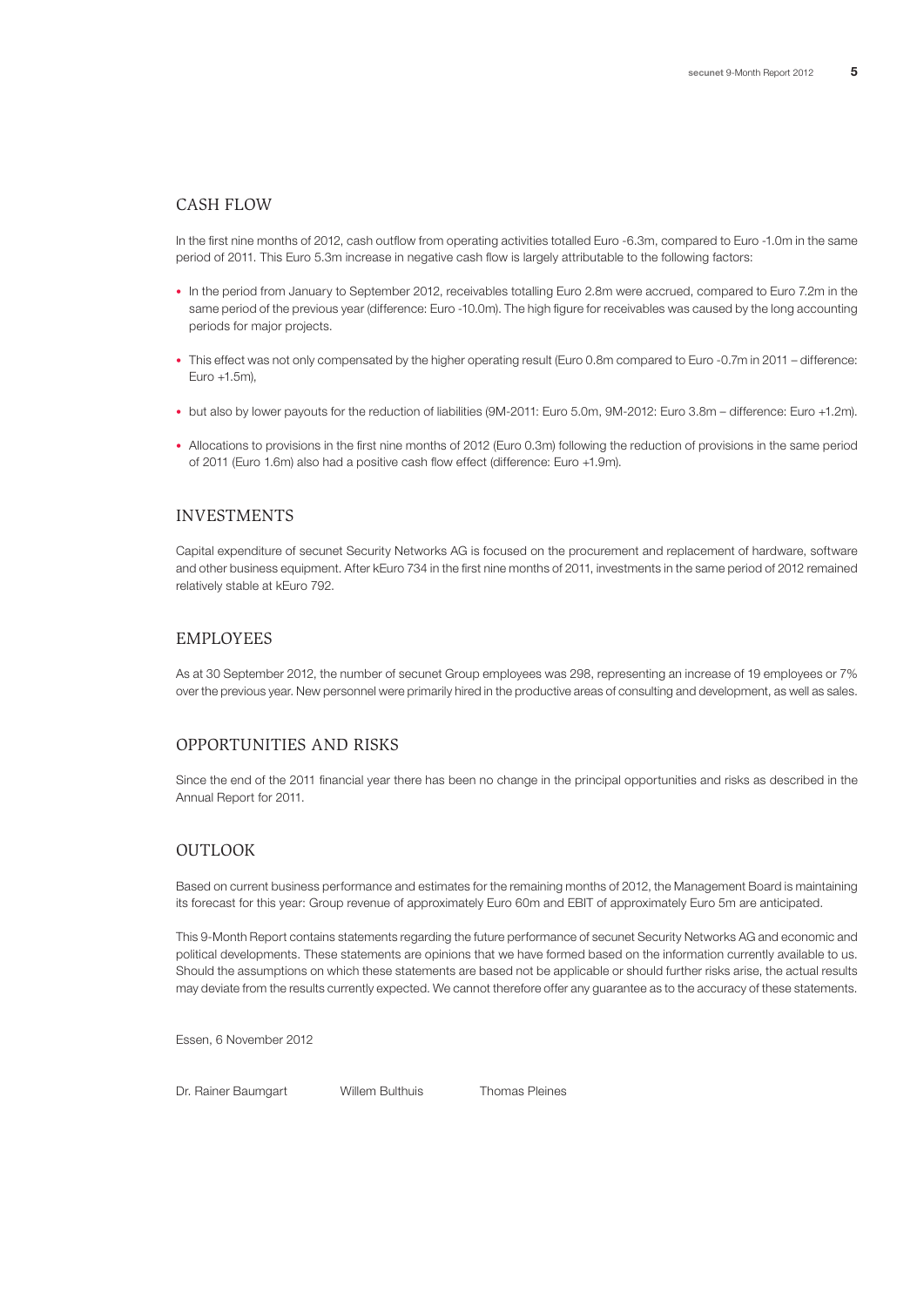# CONDENSED INTERIM FINANCIAL STATEMENTS FOR THE FIRST 9 MONTHS OF 2012

CONSOLIDATED BALANCE SHEET OF SECUNET SECURITY NETWORKS AG (IFRS) AS AT 30 SEPTEMBER 2012

| <b>Assets</b><br>in Euro          | 30 Sep 2012   | 31 Dec 2011   |
|-----------------------------------|---------------|---------------|
| <b>Current assets</b>             |               |               |
| Cash and cash equivalents         | 10,591,180.19 | 17,636,344.27 |
| Trade receivables                 | 20,686,990.20 | 18,756,758.11 |
|                                   |               |               |
| Intercompany receivables          | 181,618.72    | 840,216.64    |
| Inventories                       | 3,697,646.63  | 2,135,770.05  |
| Other current assets              | 247,115.28    | 242,813.08    |
| Current tax assets                | 1,569,962.33  | 305,988.00    |
| <b>Total current assets</b>       | 36,974,513.35 | 39,917,890.15 |
|                                   |               |               |
| Non-current assets                |               |               |
| Property, plant and equipment     | 1,586,880.00  | 1,611,952.00  |
| Intangible assets                 | 106,672.00    | 167,412.00    |
| Goodwill                          | 2,950,000.00  | 2,950,000.00  |
| Non-current financial instruments | 1,358,473.44  | 1,279,719.00  |
| Deferred taxes                    | 394,900.00    | 308,218.16    |
| Total non-current assets          | 6,396,925.44  | 6,317,301.16  |
|                                   |               |               |

| <b>Total assets</b> | 43,371,438.79 | 46,235,191.31 |
|---------------------|---------------|---------------|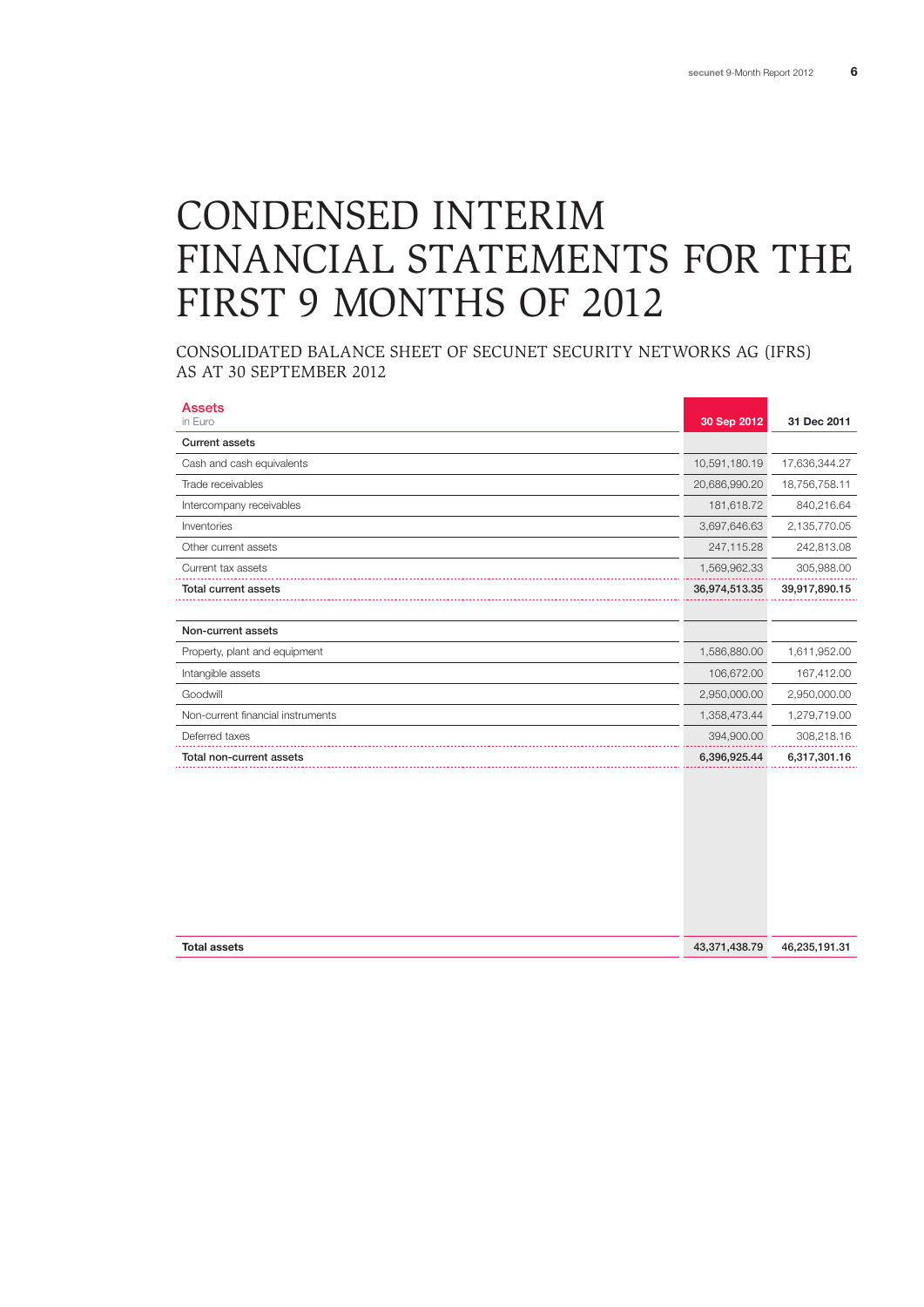| <b>Liabilities</b><br>in Euro               | 30 Sep 2012   | 31 Dec 2011     |
|---------------------------------------------|---------------|-----------------|
| <b>Current liabilities</b>                  |               |                 |
| Trade payables                              | 3,823,905.75  | 6,818,482.33    |
| Intercompany payables                       | 22,856.00     | 0.00            |
| Other provisions                            | 5,347,183.71  | 5,255,138.72    |
| Current tax liabilities                     | 117,662.65    | 210,667.59      |
| Other current liabilities                   | 1,540,034.05  | 2,860,017.92    |
| Prepaid expenses and deferred income        | 1,362,172.88  | 912,444.88      |
| <b>Total current liabilities</b>            | 12,213,815.04 | 16,056,751.44   |
|                                             |               |                 |
| Non-current liabilities                     |               |                 |
| Deferred taxes                              | 697,771.57    | 276,538.24      |
| Provisions for pensions                     | 2,279,377.00  | 2,097,460.00    |
| Other provisions                            | 98,999.00     | 98,999.00       |
| Total non-current liabilities               | 3,076,147.57  | 2,472,997.24    |
|                                             |               |                 |
| Equity                                      |               |                 |
| Subscribed capital                          | 6,500,000.00  | 6,500,000.00    |
| Capital reserves                            | 21,922,005.80 | 21,922,005.80   |
| Treasury shares                             | $-103,739.83$ | $-103,739.83$   |
| Group loss carryforward                     | $-604,710.30$ | $-3,309,090.15$ |
| Group profit/loss                           | 371,290.35    | 2,704,379.85    |
| Accumulated other comprehensive income/loss | $-3,369.84$   | $-8,113.04$     |
| <b>Total equity</b>                         | 28,081,476.18 | 27,705,442.63   |
|                                             |               |                 |
|                                             |               |                 |

| <b>Total liabilities</b> | 43.371.438.79 | 46.235.191.31 |
|--------------------------|---------------|---------------|
|--------------------------|---------------|---------------|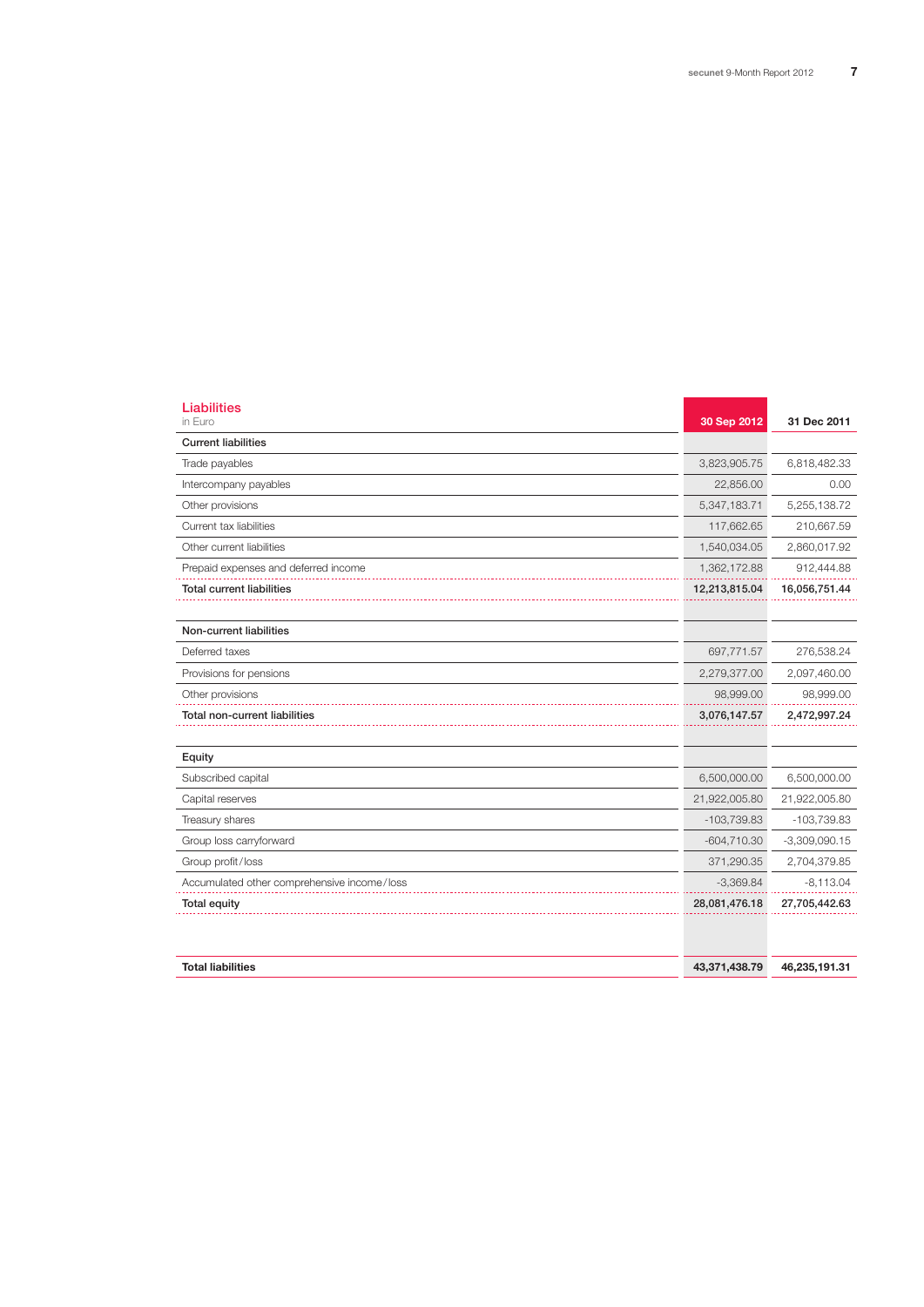# CONSOLIDATED INCOME STATEMENT OF SECUNET SECURITY NETWORKS AG (IFRS) FOR THE PERIOD FROM 1 JANUARY 2012 TO 30 SEPTEMBER 2012

| in Euro                                                          | $01$ July $-$<br>30 Sep 2012 | $01$ July $-$<br>30 Sep 2011 | $01$ Jan $-$<br>30 Sep 2012 | $01$ Jan $-$<br>30 Sep 2011 |
|------------------------------------------------------------------|------------------------------|------------------------------|-----------------------------|-----------------------------|
| Revenue                                                          | 16,084,253.58                | 11,107,039.76                | 41,390,908.52               | 32,845,937.52               |
| Cost of sales                                                    | $-12,761,965.12$             | $-9,362,651.85$              | $-34,214,899.94$            | -27,563,387.64              |
| Gross profit on sales                                            | 3,322,288.46                 | 1,744,387.91                 | 7,176,008.58                | 5,282,549.88                |
| Selling expenses                                                 | $-1,296,482.32$              | $-1,039,680.29$              | $-4,171,611.44$             | $-3,799,736.55$             |
| General administration costs                                     | $-569.172.97$                | $-611.947.14$                | $-2,312,473.26$             | $-2,236,399.70$             |
| Other operating expenses                                         | 0.00                         | $-1,551.25$                  | 0.00                        | $-2,558.25$                 |
| Earnings from operating activities                               | 1,456,633.17                 | 91,209.23                    | 691,923.88                  | -756,144.62                 |
|                                                                  |                              |                              |                             |                             |
| Earnings before interest and income tax                          | 1,456,633.17                 | 91.209.23                    | 691.923.88                  | -756,144.62                 |
| Interest income                                                  | 8.297.92                     | 34.713.62                    | 88.892.72                   | 80,909.46                   |
| Interest expense                                                 | $-615.53$                    | $-515.23$                    | $-2,187.29$                 | $-2,823.25$                 |
| Foreign currency gains/losses                                    | 0.00                         | 21,288.03                    | 0.00                        | 196.73                      |
| Earnings before tax                                              | 1,464,315.56                 | 146,695.65                   | 778,629.31                  | $-677,861.68$               |
|                                                                  |                              |                              |                             |                             |
| Income taxes                                                     | $-750,417.27$                | 92,518.08                    | -407,338.96                 | 294,535.63                  |
| Group profit/loss for the period                                 | 713,898.29                   | 239.213.73                   | 371.290.35                  | -383,326.05                 |
|                                                                  |                              |                              |                             |                             |
| Earnings per share (diluted and undiluted)                       | 0.11                         | 0.04                         | 0.06                        | $-0.06$                     |
| Average number of shares outstanding (diluted, undiluted, units) | 6,459,502                    | 6,459,502                    | 6,459,502                   | 6,459,502                   |

# consolidated STATEMENT OF COMPREHENSIVE INCOME OF SECUNET SECURITY NETWORKS AG (IFRS) FOR THE PERIOD FROM 1 JANUARY 2012 TO 30 SEPTEMBER 2012

| in Euro                                                                       | $01$ July $-$<br>30 Sep 2012 | $01$ July $-$<br>30 Sep 2011 | 01 Jan $-$<br>30 Sep 2012 | $01$ Jan $-$<br>30 Sep 2011 |
|-------------------------------------------------------------------------------|------------------------------|------------------------------|---------------------------|-----------------------------|
| Group profit/loss for the period                                              | 713.898.29                   | 239.213.73                   | 371.290.35                | -383.326.05                 |
| Currency conversion differences<br>(change not recognised in profit and loss) | 2.818.06                     | $-16.086.04$                 | 4.743.20                  | -1.871.34                   |
| Comprehensive income/loss                                                     | 716,716.35                   | 223.127.69                   | 376,033,55                | $-385.197.39$               |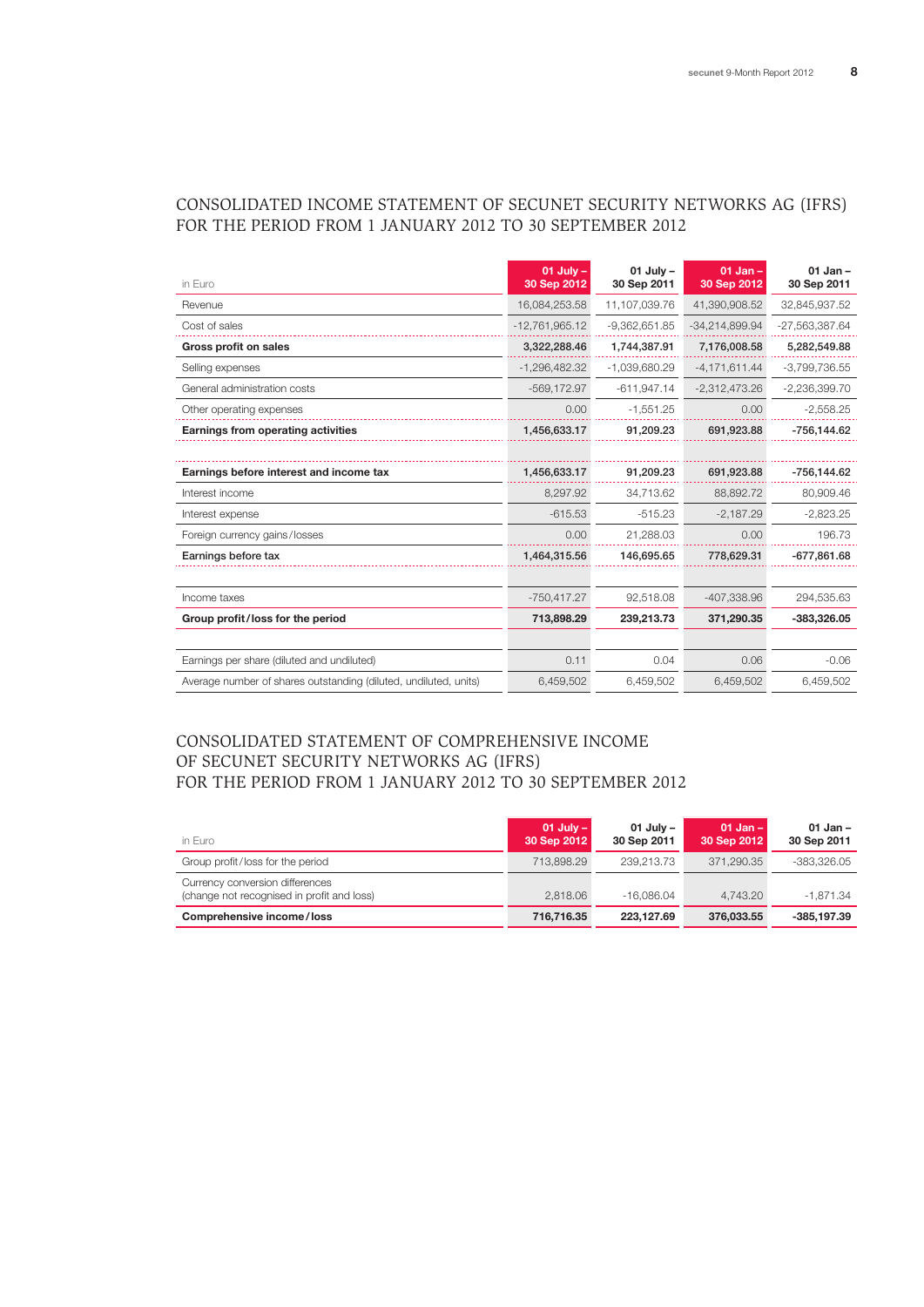# Consolidated CASH FLOW STATEMENT OF SECUNET SECURITY NETWORKS AG FOR THE PERIOD FROM 1 JANUARY 2012 TO 30 SEPTEMBER 2012

| in Euro                                                                                       | $01$ Jan $-$<br>30 Sep 2012 | $01$ Jan $-$<br>30 Sep 2011 |
|-----------------------------------------------------------------------------------------------|-----------------------------|-----------------------------|
| Cash flow from operating activities                                                           |                             |                             |
| Earnings before tax (EBT)                                                                     | 778,629.31                  | $-677,861.68$               |
| Depreciation and amortisation                                                                 | 798,922.75                  | 740,779.93                  |
| Change in provisions                                                                          | 273,961.99                  | $-1,613,145.44$             |
| Book gains/losses (net) on the sale of intangible assets and of property, plant and equipment | 0.00                        | 2,558.25                    |
| Interest result                                                                               | $-86,705.43$                | $-78,086.21$                |
| Change in receivables and other assets                                                        | $-2,837,812.95$             | 7,205,907.49                |
| Change in payables and deferred income                                                        | $-3,841,513.19$             | $-4,994,165.02$             |
| Tax paid                                                                                      | $-1,429,766.74$             | -1,597,514.92               |
| Net cash generated from operating activities                                                  | $-6,344,284.26$             | $-1,011,527.60$             |
|                                                                                               |                             |                             |
| Cash flow from investing activities                                                           |                             |                             |
| Purchase of intangible assets and of property, plant and equipment                            | $-713,110.75$               | $-655,583.23$               |
| Purchase of financial assets                                                                  | $-78,754.44$                | -78,754.47                  |
| Net cash generated from investment activities                                                 | $-791,865.19$               | -734,337.70                 |
|                                                                                               |                             |                             |
| Cash flow from financing activities                                                           |                             |                             |
| Interest received                                                                             | 88,892.72                   | 77,203.17                   |
| Interest paid                                                                                 | $-2,187.29$                 | $-2,823.25$                 |
| Cash generated from financing activities                                                      | 86,705.43                   | 74,379.92                   |
| Effects of exchange rate changes on cash and cash equivalents                                 | 4,279.94                    | 8,123.54                    |
| Changes in cash and cash equivalents                                                          | $-7,045,164.08$             | -1,663,361.84               |
| Cash and cash equivalents at the beginning of the period                                      | 17,636,344.27               | 14,344,166.94               |
| Cash and cash equivalents at the end of the period                                            | 10,591,180.19               | 12,680,805.10               |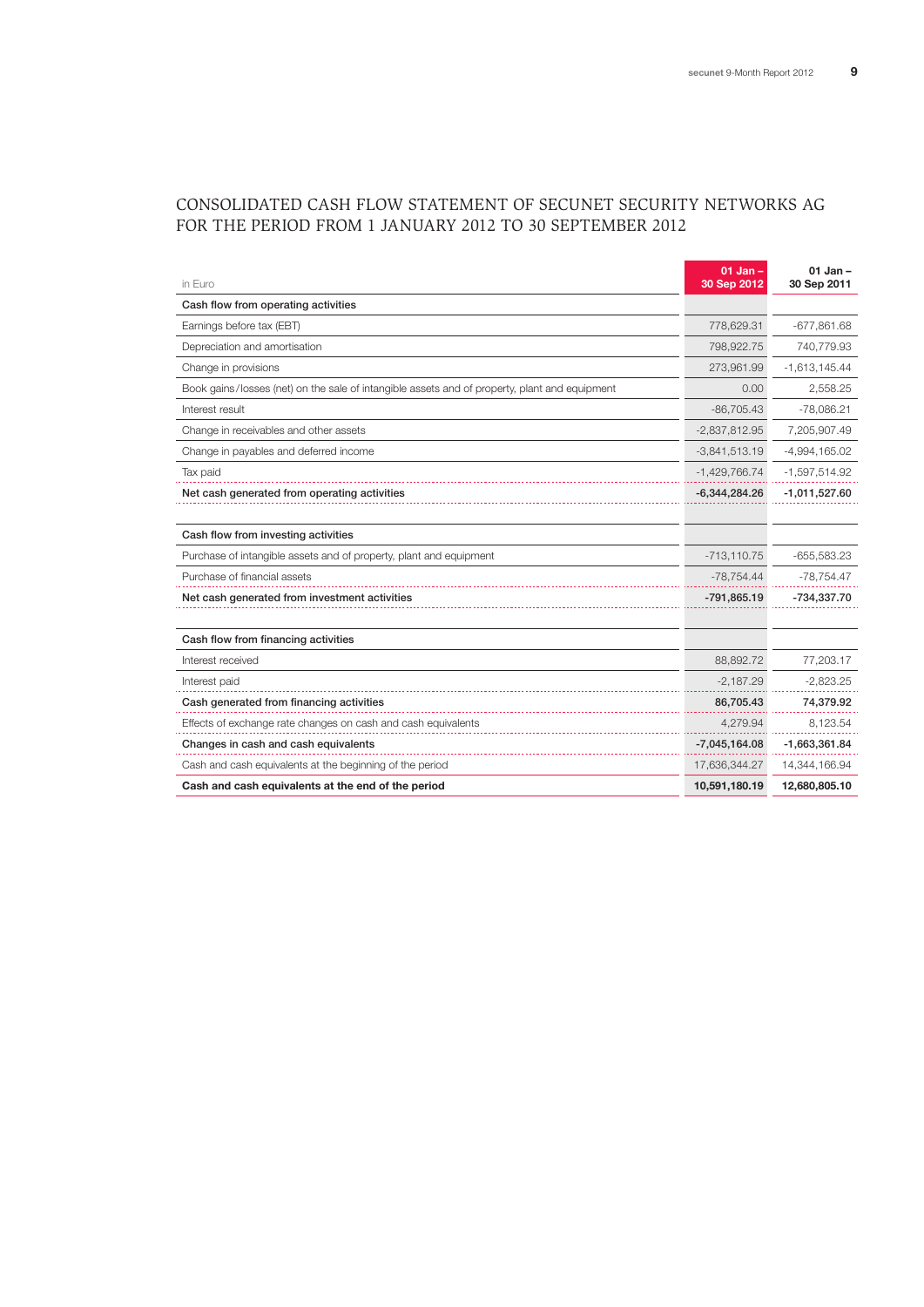# CONSOLIDATED STATEMENT OF CHANGES IN EQUITY OF SECUNET SECURITY NETWORKS AG (IFRS) FOR THE PERIOD FROM 1 JANUARY 2011 TO 30 SEPTEMBER 2012

| in Euro                                            | <b>Share</b><br>capital | Capital<br>reserves | <b>Treasurv</b><br>shares | <b>Net</b><br>accumulated<br>losses | Accumulated<br>other<br>compre-<br>hensive<br>income/loss | Total         |
|----------------------------------------------------|-------------------------|---------------------|---------------------------|-------------------------------------|-----------------------------------------------------------|---------------|
| Equity at 31 Dec 2010                              | 6,500,000,00            | 21.922.005.80       | -103.739.83               | $-3.309.090.15$                     | 6.137.45                                                  | 25,015,313.27 |
| Comprehensive income/loss<br>01 Jan - 30 Sep 2011  |                         |                     |                           | -383.326.05                         | $-1.871.34$                                               | -385, 197.39  |
| Equity at 30 Sep 2011                              | 6,500,000.00            | 21,922,005.80       | -103,739.83               | $-3,692,416.20$                     | 4,266.11                                                  | 24,630,115.88 |
| Comprehensive income/loss<br>01 Oct $-31$ Dec 2011 |                         |                     |                           | 3.087.705.90                        | $-12.379.15$                                              | 3,075,326.75  |
| Equity at 31 Dec 2011                              | 6.500.000.00            | 21.922.005.80       | -103.739.83               | $-604.710.30$                       | $-8.113.04$                                               | 27.705.442.63 |
| Comprehensive income/loss<br>01 Jan - 30 Sep 2012  |                         |                     |                           | 371.290.35                          | 4.743.20                                                  | 376,033.55    |
| Equity at 30 Sep 2012                              | 6,500,000,00            | 21.922.005.80       | -103.739.83               | $-233.419.95$                       | $-3.369.84$                                               | 28.081.476.18 |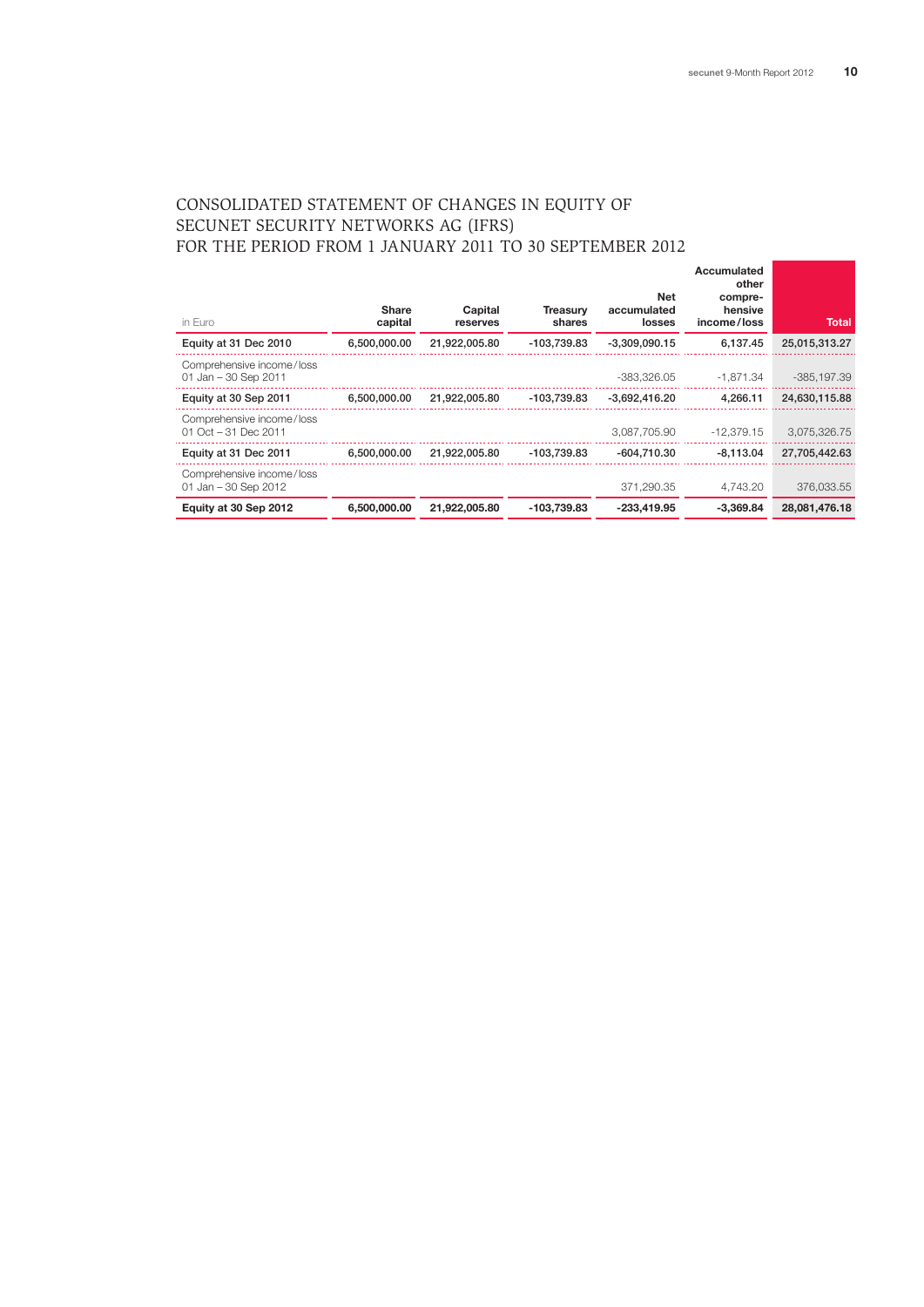# EXPLANATORY REPORT

secunet Security Networks' 9-Month Report for the period ending 30 September 2012 was compiled in accordance with the International Accounting Standard (IAS) 34 "Interim Financial Reporting". This 9-Month Report is condensed. It is to be read in conjunction with the IFRS consolidated financial statements dated 31 December 2011 (Consolidated Financial Statements). This 9-Month Report was approved by the Management Board of secunet Security Networks AG on 6 November 2012.

# ACCOUNTING PRINCIPLES

The consolidation principles and currency translation method for the period from 1 January to 30 September 2012 were in accordance with those in the Company's consolidated financial statements for the 2011 financial year. The accounting and valuation methods were retained. The consolidated financial statements of secunet Security Networks AG as at 31 December 2011 were produced on the basis of Articles 315 and 315a of the German Commercial Code (HGB) and in accordance with the International Financial Reporting Standards (IFRS) as they are to be applied in the European Union.

The figures shown in the consolidated balance sheet, consolidated income statement, consolidated statement of comprehensive income, consolidated cash flow statement and consolidated statement of changes in equity correspond to the normal course of business at secunet and do not include any extraordinary items.

A tax rate of 32.28% applies to the calculation of income taxes for national companies. Calculation of tax payable on income for foreign companies is based on the relevant rates of tax for those countries.

The preparation of the 9-Month Report requires a series of assumptions and estimates on the part of the management. As a result, it is possible that the figures reported in the interim report deviate from the actual figures.

## CONSOLIDATED GROUP

In addition to secunet Security Networks, all subsidiaries whose financial and operating policies secunet has the power to govern are included in the consolidated financial statements. In the reporting period and in the 2011 financial year, there were no minority interests in equity or in the profit or loss for the respective period.

Compared with 31 December 2011, the consolidated group was unchanged as at 30 September 2012. The two consolidated subsidiaries secunet s.r.o., Prague, Czech Republic, and secunet SwissIT AG, Solothurn, Switzerland, are in liquidation.

# TREASURY SHARES

As at 30 September 2012 the Company held 30,498 treasury shares, the same figure as at 31 December 2011; this equates to 0.5% of its share capital.

## SEGMENT REPORTING

The secunet Group is divided into the Public Sector business division, made up of the High Security and Government business units, and the Private Sector division, made up of the Business Security and Automotive Security business units. The High Security, Government and Business Security business units are shown separately for the purposes of segment reporting, as they meet at least one of the quantitative thresholds defined in IFRS 8.13. The Automotive Security business unit does not meet any of the quantitative thresholds laid down in IFRS 8.13.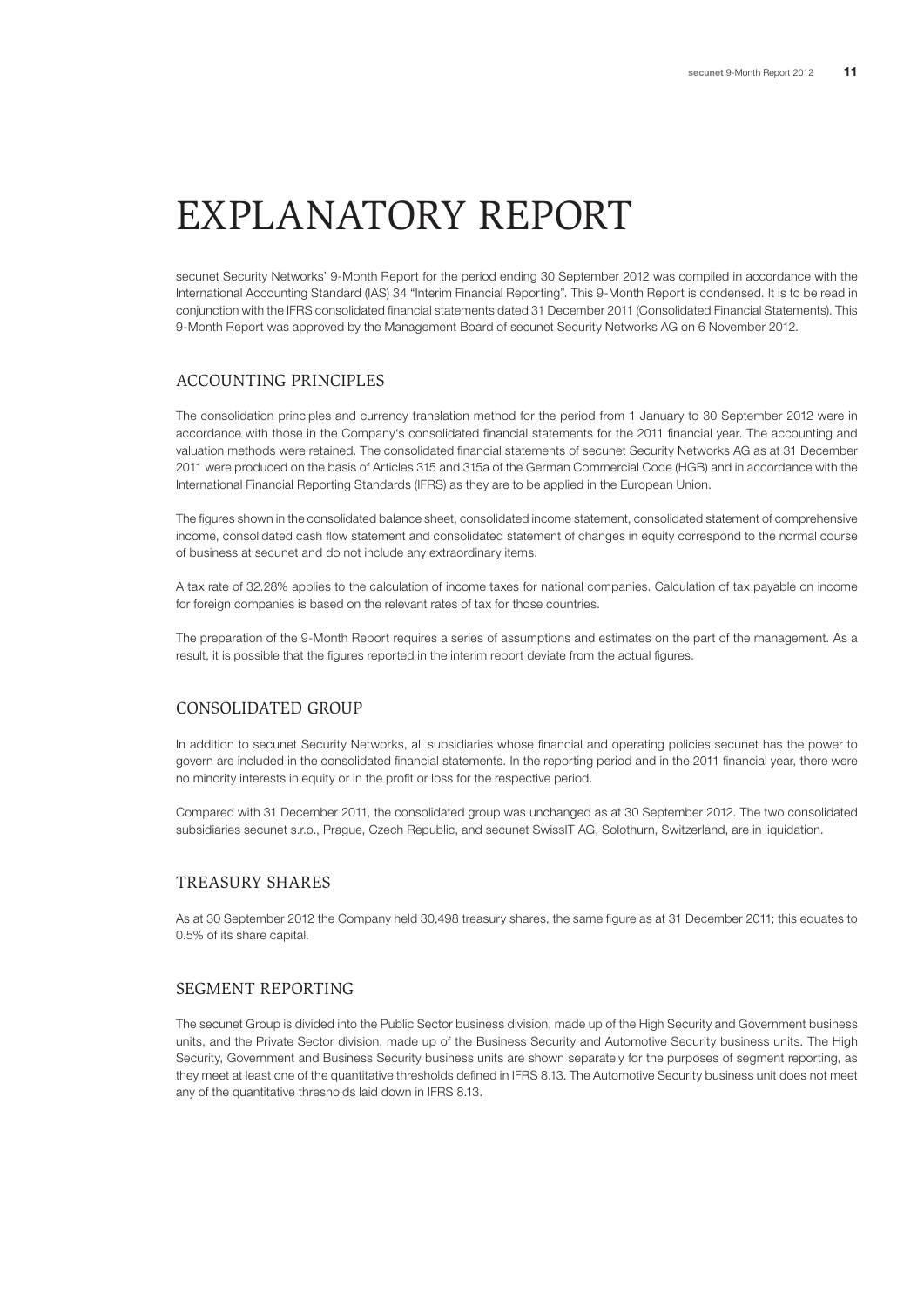The High Security business unit addresses the highly complex security requirements of authorities, the military and international organisations. At the core of its offering is the Secure Inter-Network Architecture, *SINA*, developed in conjunction with the German Federal Office for Information Security (Bundesamt für Sicherheit in der Informationstechnik, BSI).

The Government business unit supports authorities in Germany and abroad in all areas relating to e-Government solutions and IT security. These include biometric solutions and sovereign documents, health services (e-health), security validation and secure web solutions. This business unit operates a BSI-certified evaluation laboratory for IT conformity.

The staff of the Business Security business unit focus on security issues affecting industrial companies. Its product line includes identity management systems, qualified mass signature solutions for electronic invoicing, public key infrastructures and network security. In all areas, analyses, consulting and complete solutions are tailored to each customer's specific requirements.

The Automotive Security business unit deals with the IT security issues facing automotive manufacturers. With more and more vehicle functions now being computerised, it is becoming increasingly important for both automotive manufacturers and suppliers to ensure that built-in hardware and software components are protected against unauthorised changes.

| <b>Segment report</b><br>Q3 2012<br>in kEuro | <b>Business</b><br><b>Security</b> | Government | High<br><b>Security</b> | Other<br>Segments | <b>Reconciliation</b> | secunet<br>Q3 2012 |
|----------------------------------------------|------------------------------------|------------|-------------------------|-------------------|-----------------------|--------------------|
| Segment revenue                              | 8,425                              | 13,082     | 18,037                  | 1,847             | 0                     | 41,391             |
| Cost of sales                                | $-5,510$                           | $-9,646$   | $-17,052$               | $-2,007$          | 0                     | $-34,215$          |
| Selling expenses                             | $-1,004$                           | $-748$     | $-2,100$                | $-319$            | 0                     | $-4,172$           |
| Administrative costs                         | $-562$                             | $-681$     | $-908$                  | $-162$            | 0                     | $-2,312$           |
| Segment result (EBIT)                        | 1,348                              | 2,007      | $-2,023$                | $-640$            | 0                     | 692                |
| Interest result                              |                                    |            |                         |                   |                       | 87                 |
| Foreign currency gains/losses                |                                    |            |                         |                   |                       | $\Omega$           |
| Group profit before tax                      |                                    |            |                         |                   |                       | 779                |
|                                              |                                    |            |                         |                   |                       |                    |
| Goodwill                                     | 838                                | 773        | 1,339                   | 0                 | 0                     | 2,950              |

#### Segment report

| <b>Security</b> | Government      | High<br><b>Security</b> | Other<br><b>Segments</b> | <b>Reconciliation</b> | secunet<br>Q3 2011 |
|-----------------|-----------------|-------------------------|--------------------------|-----------------------|--------------------|
| 4,406           | 12,700          | 13,988                  | 1,067                    | 685                   | 32,846             |
| $-2,853$        | $-9,695$        | $-13,987$               | $-1,346$                 | 316                   | $-27,565$          |
| $-899$          | $-785$          | $-1,779$                | $-337$                   | $\circ$               | $-3,800$           |
| $-541$          | $-675$          | $-834$                  | $-188$                   | 0                     | $-2,238$           |
| 113             | 1,545           | $-2,611$                | $-804$                   | 1,001                 | $-756$             |
|                 |                 |                         |                          |                       | 78                 |
|                 |                 |                         |                          |                       | $\circ$            |
|                 |                 |                         |                          |                       | $-678$             |
|                 |                 |                         |                          |                       |                    |
| 838             | 773             | 1,339                   | $\circ$                  | 0                     | 2,950              |
|                 | <b>Business</b> |                         |                          |                       |                    |

At the end of the 2011 financial year, changes were made to how revenue in the business units is reported. Up until 2010, external revenue in which multiple business units were involved was divided up. From the 2011 Annual Financial Statements onwards, revenue will remain within the invoicing segment. The costs arising in other business units will be offset as a credit entry within the cost of sales.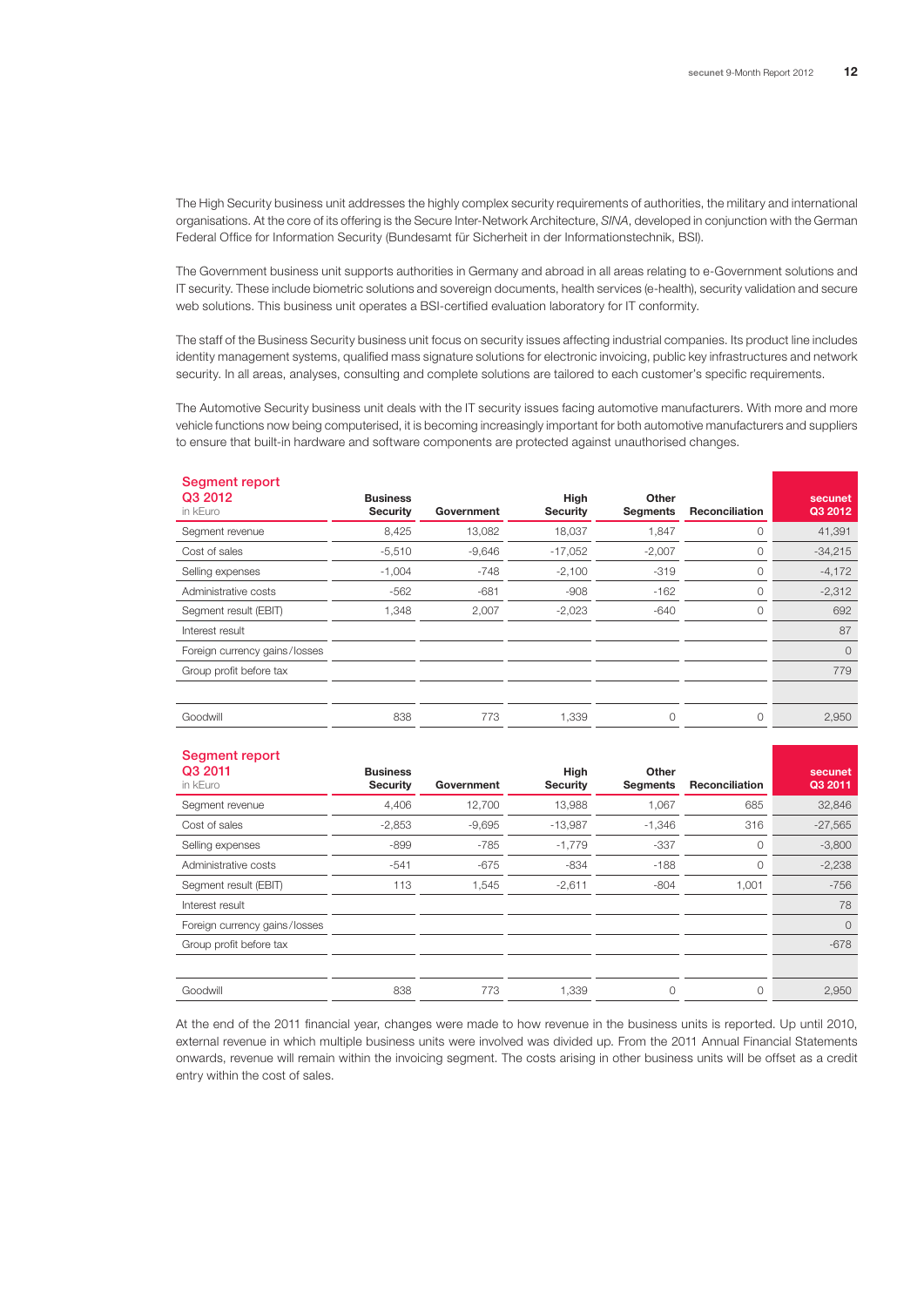| in kEuro                                       | <b>Business</b><br><b>Security</b> | Government | High<br><b>Security</b> | Other<br><b>Seaments</b> | <b>Reconciliation</b> | secunet   |
|------------------------------------------------|------------------------------------|------------|-------------------------|--------------------------|-----------------------|-----------|
| Segment revenue                                | 4.406                              | 12.700     | 13.988                  | 1,067                    | 685                   | 32.846    |
| Segment-internal allocations                   | 1.059                              | $-771$     | $-255$                  | $-33$                    | 0                     | $\Omega$  |
| Segment revenue as stated<br>the previous year | 5.465                              | 11.929     | 13.733                  | 1.034                    | 685                   | 32.846    |
| Cost of sales                                  | $-2,853$                           | $-9.695$   | $-13.987$               | $-1,346$                 | 316                   | $-27.565$ |
| Segment-internal allocations                   | $-1.059$                           | 771        | 255                     | 33                       | 0                     | $\Omega$  |
| Cost of sales as stated the<br>previous year   | $-3.912$                           | $-8.924$   | -13.732                 | $-1.313$                 | 316                   | $-27.565$ |

In order to enable comparison with the previous year's figures, the following overview contains a reconciliation of the segment revenue and the cost of sales for the current table with the previous year's table:

The transfer prices are essentially in line with the prices for third-party transactions.

The reconciliation primarily involves the elimination of intra-group assets, liabilities, expenses and income. The accounting principles for the segments are identical to those used for the Consolidated Financial Statements. Using apportionments, expenses (e.g. overhead costs) that are not directly allocable to the reportable segments are allocated to the reportable segments. The segments are managed on the basis of the segment result.

With the exception of non-essential components, the segments' assets are focused on the domestic market. There were no significant changes to the segment assets as at the reporting date.

## RELATED PARTY DISCLOSURES

The consolidated companies within the secunet Group have an association with their main shareholder, Giesecke & Devrient GmbH, Munich, in the course of their normal business activities. All transactions are conducted in accordance with normal market practice.

In the first nine months of 2012, no Management Board members were promised or granted any benefits by a third party in respect of their activity as members of the Management Board. In the first nine months of 2012, the members of the Supervisory Board did not receive any other remuneration (over and above the Supervisory Board remuneration as regulated in the Articles of Association of secunet Security Networks) or benefits for services provided personally, in particular consulting and agency services. Neither the members of the Management Board nor the members of the Supervisory Board received any loans from the Company.

#### EVENTS AFTER THE END OF THE INTERIM PERIOD

There were no significant events after the reporting date.